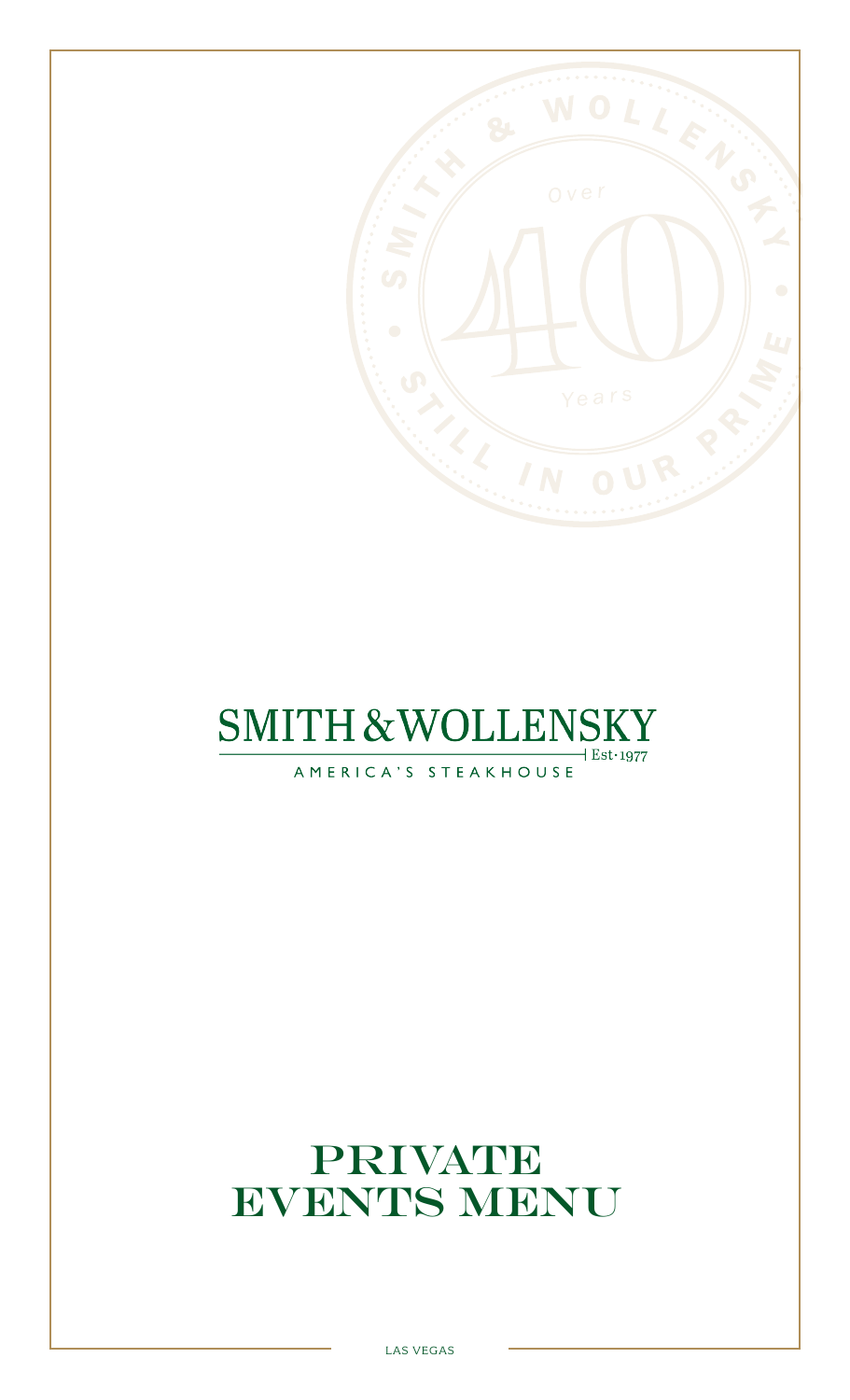# **THREE COURSE DINNER MENU**

#### FIRST COURSE *Choose Two Options*

Wollensky's Famous Split Pea Soup Wollensky Salad Caesar Salad Iceberg Salad Lobster & Crab Cake *\*Additional \$10 per order*

# Shrimp Cocktail *\*Additional \$5 per order*

#### ENTREES

*Choose Three Options*

Charbroiled Filet Mignon Roasted Chicken

Pan-Seared Organic Salmon

USDA Prime New York Strip 18 oz. *\*Additional \$20 per order*

Prime Dry-Aged Bone-In Rib Eye 28+ oz. *\*Additional \$30 per order*

*In order to ensure proper aging and flavor, Dry-Aged cuts must be ordered 30 days in advance*

#### FAMILY STYLE SIDES *Choose Two Options*

Creamed Spinach Sautéed Asparagus Sautéed Mushrooms Whipped Potatoes

### DESSERT

*Choose One Option*

Chocolate Cake

Coconut Layer Cake

New York Style Cheesecake

Family Style Collection of S&W Classic Desserts \**Additional \$5 per person*

*Freshly Brewed Coffee, Decaffeinated Coffee & Herbal Teas are included*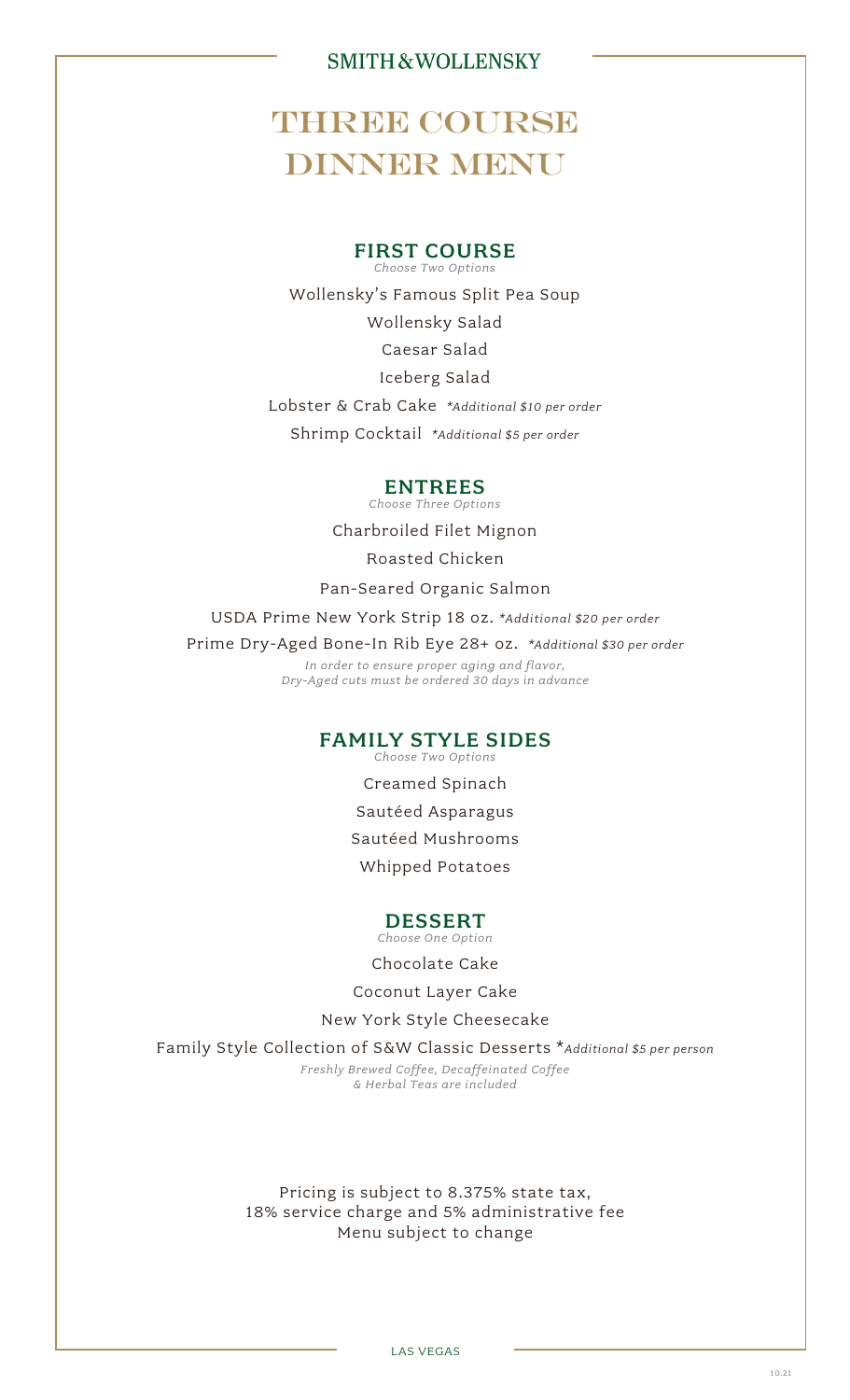# FOUR COURSE **DINNER MENU**

#### FIRST COURSE *Choose One Option*

Steak Tartare Wollensky's Famous Split Pea Soup Shrimp Cocktail

### SALADS

*Choose Two Options* Wollensky Salad Caesar Salad Iceberg Salad Tomato Burrata

### ENTREES

*Choose Three Options*

Charbroiled Filet Mignon Roasted Chicken Pan Seared Salmon USDA Prime New York Strip 18 oz. *\*Additional \$20 per order* Prime Dry-Aged Bone-In Rib Eye 28+ oz. *\*Additional \$30 per order In order to ensure proper aging and flavor, Dry-Aged cuts must be ordered 30 days in advance*

#### FAMILY STYLE SIDES

*Choose Two Options*

Creamed Spinach Truffled Macaroni & Cheese Sautéed Asparagus Sautéed Mushrooms Whipped Potatoes

#### DESSERT *Choose One Option*

Chocolate Cake Coconut Layer Cake New York Style Cheesecake FamilyStyle Collection of S&W Classic Desserts \**Additional \$5 per person Freshly Brewed Coffee, Decaffeinated Coffee & Herbal Teas are included*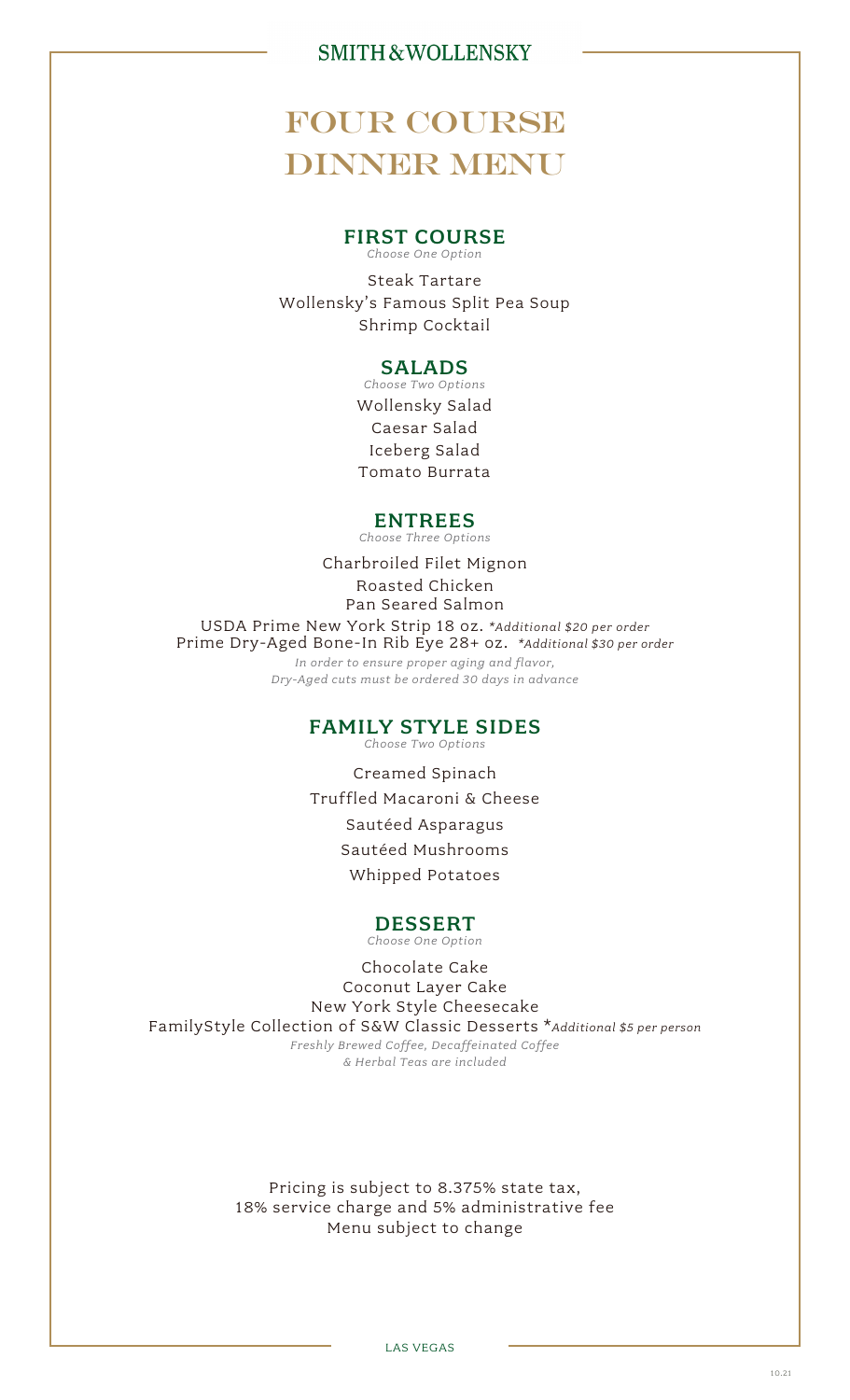# **S&W SIGNATURE DINNER MENU**

### SHELLFISH TOWER

Chilled Lobster, Jonah Crab Claws, Jumbo Shrimp & Oysters *with classic horseradish cocktail sauce, cognac*

*mustard, ginger sauce and green apple mignonette*

# TOMATO BURRATA

*Served Family Style* 

#### SALADS *Choose Two Options*

Wollensky Salad Caesar Salad Iceberg Salad Tomato Burrata

### ENTREES

*Choose Three Options*

Charbroiled Filet Mignon Roasted Chicken Pan-Seared Organic Salmon USDA Prime New York Strip 18 oz. Prime Dry-Aged Bone-In Rib Eye 28+ oz.

*In order to ensure proper aging and flavor, Dry-Aged cuts must be ordered 30 days in advance*

### FAMILY STYLE SIDES

*Choose Two Options*

Creamed Spinach Truffled Macaroni & Cheese Roasted Brussels Sprouts Sautéed Asparagus Sautéed Mushrooms Whipped Potatoes

### DESSERT

*Choose One Option*

Chocolate Cake Coconut Layer Cake New York Style Cheesecake Family-Style Collection of S&W Classic Desserts *Freshly Brewed Coffee, Decaffeinated Coffee & Herbal Teas are included*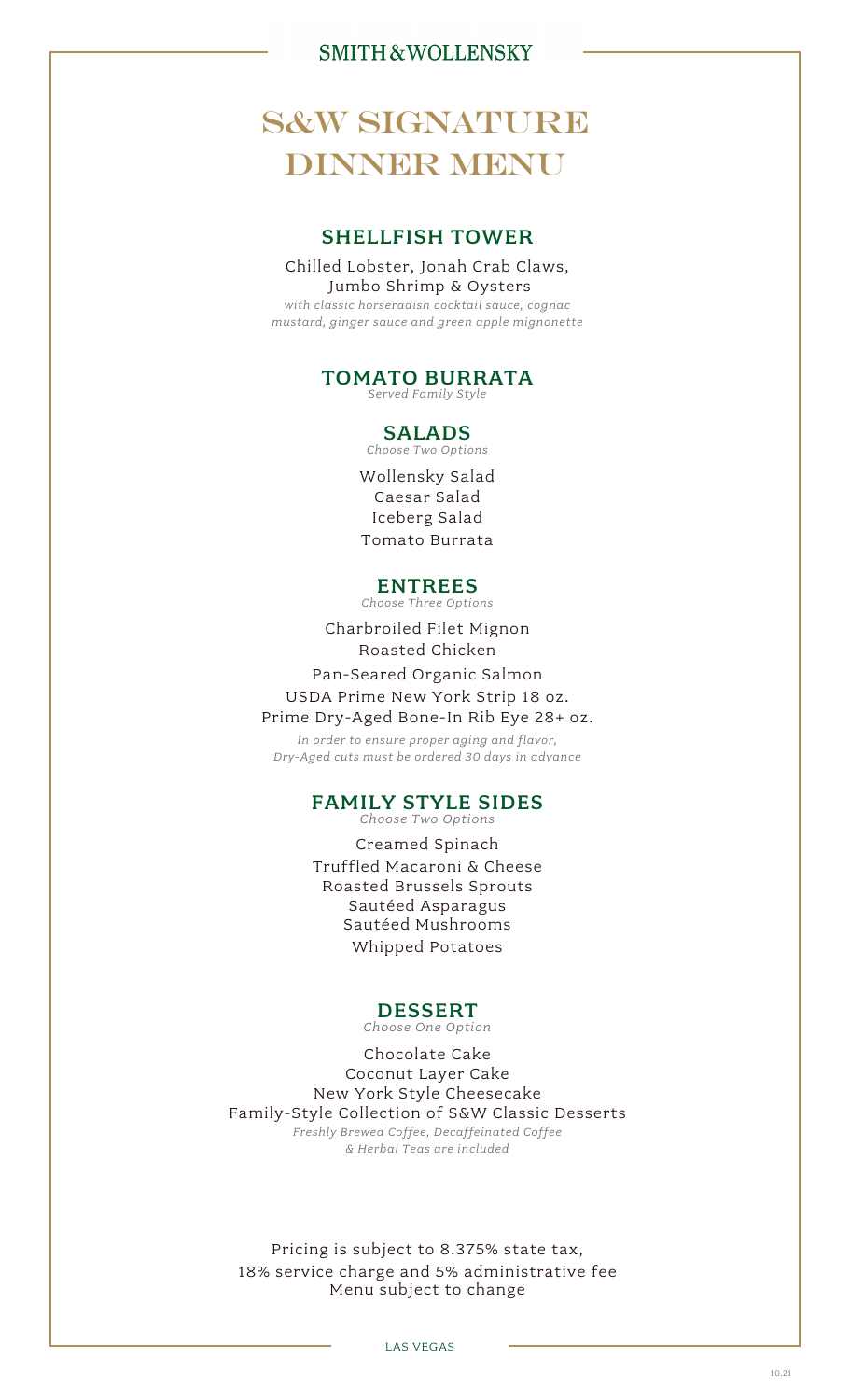# **THREE COURSE** LUNCH MENU

### FIRST COURSE

*Choose Two Options* Wollensky Salad Caesar Salad Iceberg Salad Wollensky's Famous Split Pea Soup

### ENTREES

*Choose Two Options* Charbroiled Filet Mignon Roasted Chicken Pan-Seared Organic Salmon

### FAMILY STYLE SIDES

*Choose Two Options* Creamed Spinach Roasted Brussels Sprouts Sautéed Asparagus Sautéed Mushrooms Whipped Potatoes

### DESSERT

*Choose One Option*

Chocolate Cake

Coconut Layer Cake

New York Style Cheesecake *Freshly Brewed Coffee, Decaffeinated Coffee & Herbal Teas are included*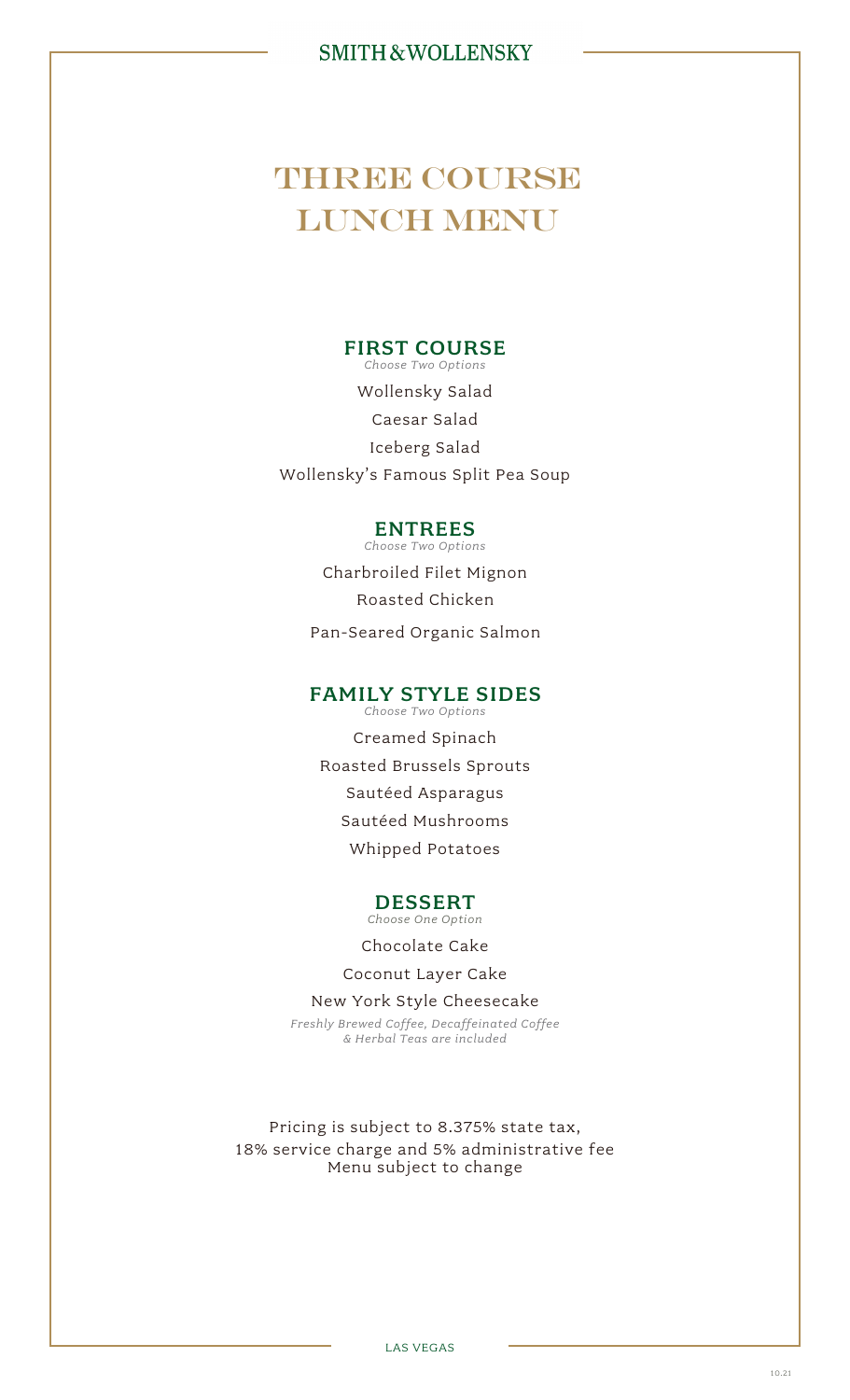# **CONFERENCE MENU**

# CONTINENTAL BREAKFAST

Assorted Breakfast Pastries Butter, Cream Cheese, Preserves Sliced Fresh Fruit Yogurt & Granola Assorted Fruit Juices

### AM BREAK

Freshly Brewed Coffee, Decaffeinated Coffee Herbal Teas

#### LUNCH ENTREES *Choose Two Options*

Charbroiled Filet Mignon \*Additional \$15 per order

Pan-Seared Organic Salmon

Wollensky Salad *with Jumbo Shrimp, Grilled Chicken or Tenderloin Tips*

Caesar Salad *with Jumbo Shrimp, Grilled Chicken or Tenderloin Tips*

Wollensky's Butcher Burger

#### FAMILY STYLE SIDES *Choose Two Options*

Creamed Spinach Sautéed Asparagus Sautéed Mushrooms Whipped Potatoes

#### DESSERT *Choose One Option*

Chocolate Cake Coconut Layer Cake New York Style Cheesecake

### PM BREAK

Homemade Cookies & Brownies Freshly Brewed Coffee, Decaffeinated Coffee & Herbal Teas

> Pricing is subject to 8.375% state tax, 18% service charge and 5% administrative fee Menu subject to change

> > LAS VEGAS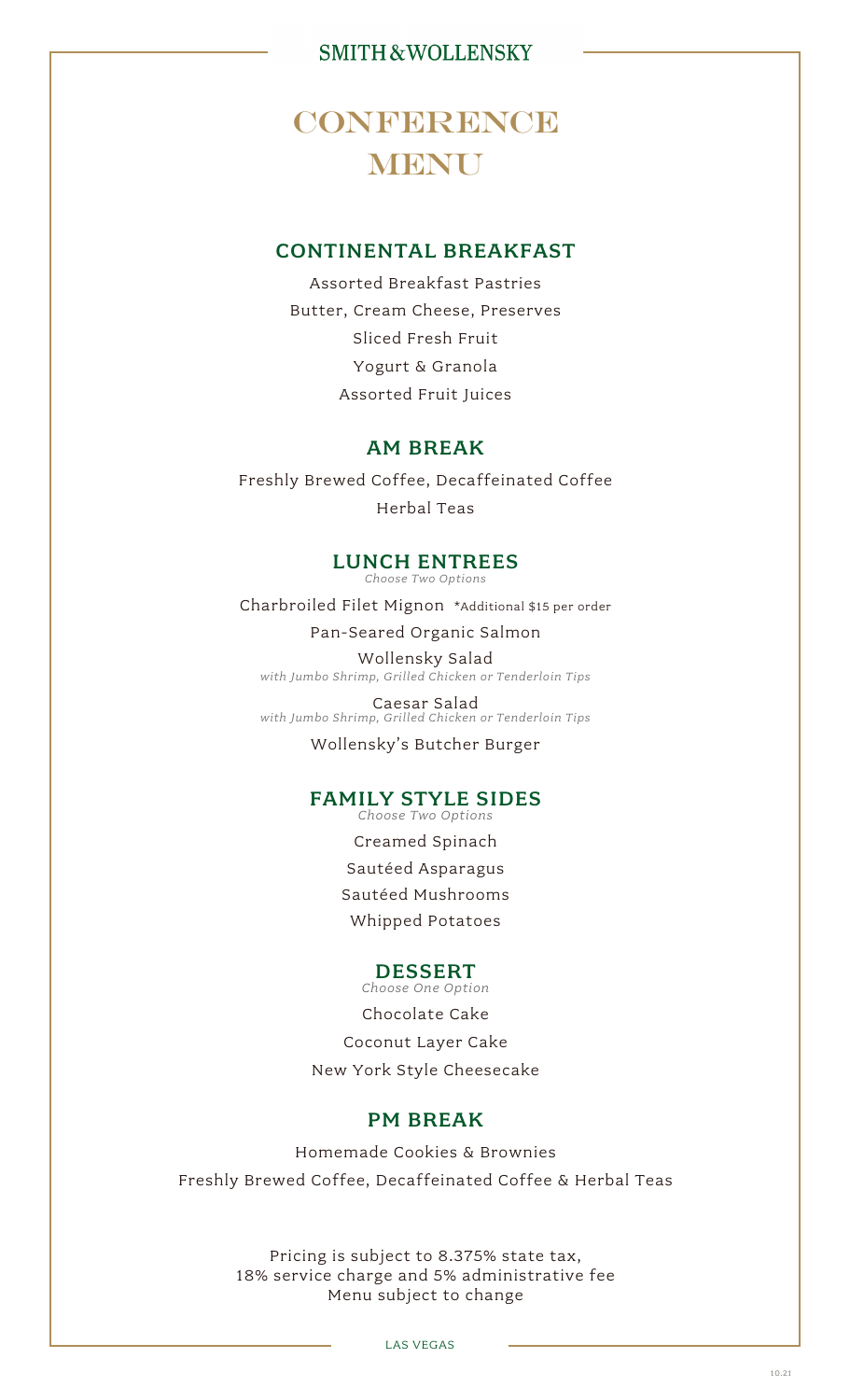# PASSED HORS D'OEUVRES

Tomato Basil Bruschetta Prosciutto Wrapped Asparagus Tomato & Mozzarella Flatbread Truffled Macaroni & Cheese Bites Stuffed Mushrooms Mini Stuffed Baked Potatoes Melted Brie Crostini Tomato Mozzarella Skewers Beef Wellington Wollensky's Beef Sliders Sliced Filet Mignon Crostini Steak Tartare Buffalo Chicken Sliders Truffled Chicken Salad Lamb Lollipops Tuna Tartare Coconut Shrimp Lobster Rangoon Jumbo Shrimp Signature Crab Cakes Buffalo Fried Oyster

Pricing per dozen unless noted otherwise Pricing is subject to 8.375% state tax, 18% service charge and 5% administrative fee Menu subject to change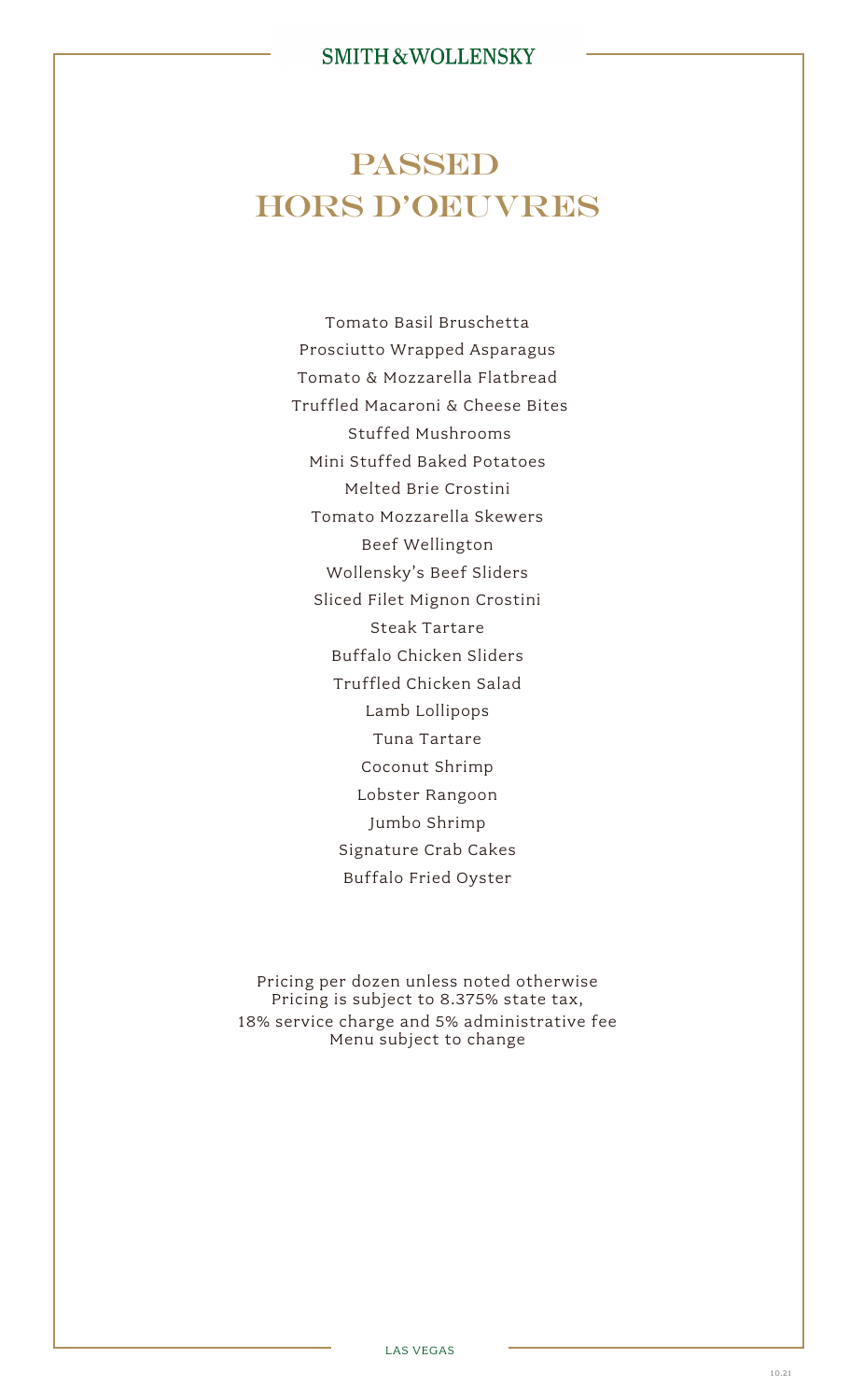# COLD COCKTAIL STATIONS

*available for events of 25 or more guests*

# CHARCUTERIE BOARD

Prosciutto, Fennel Salami, Nduja Spread, Spicy Salami Bleu Cheese, Goat Cheese, Cave Aged Cheddar Cheese, Triple Creme Brie, with Marcona Almonds, Fruit Jams, Crostin

### CHILLED SEAFOOD

Chilled Lobster, Jonah Crab Claws, Jumbo Shrimp & Oysters *with classic horseradish cocktail sauce, cognac mustard, ginger sauce and green apple mignonette*

# STEAK TARTARE TABLE

Diced Tenderloin, Chopped Red Onion, Capers, Mustard, Toasted Crostini

# TUNA TARTARE TABLE

Ahi Tuna, Ponzu, Cucumber, Wontons

# BURRATA BAR

Grilled Vegetables, Balsamic Vinegar and Virgin Olive Oil, Fresh Basil, Crostini

Pricing per person unless noted otherwise Pricing is subject to 8.375% state tax, 18% service charge and 5% administrative fee Menu subject to change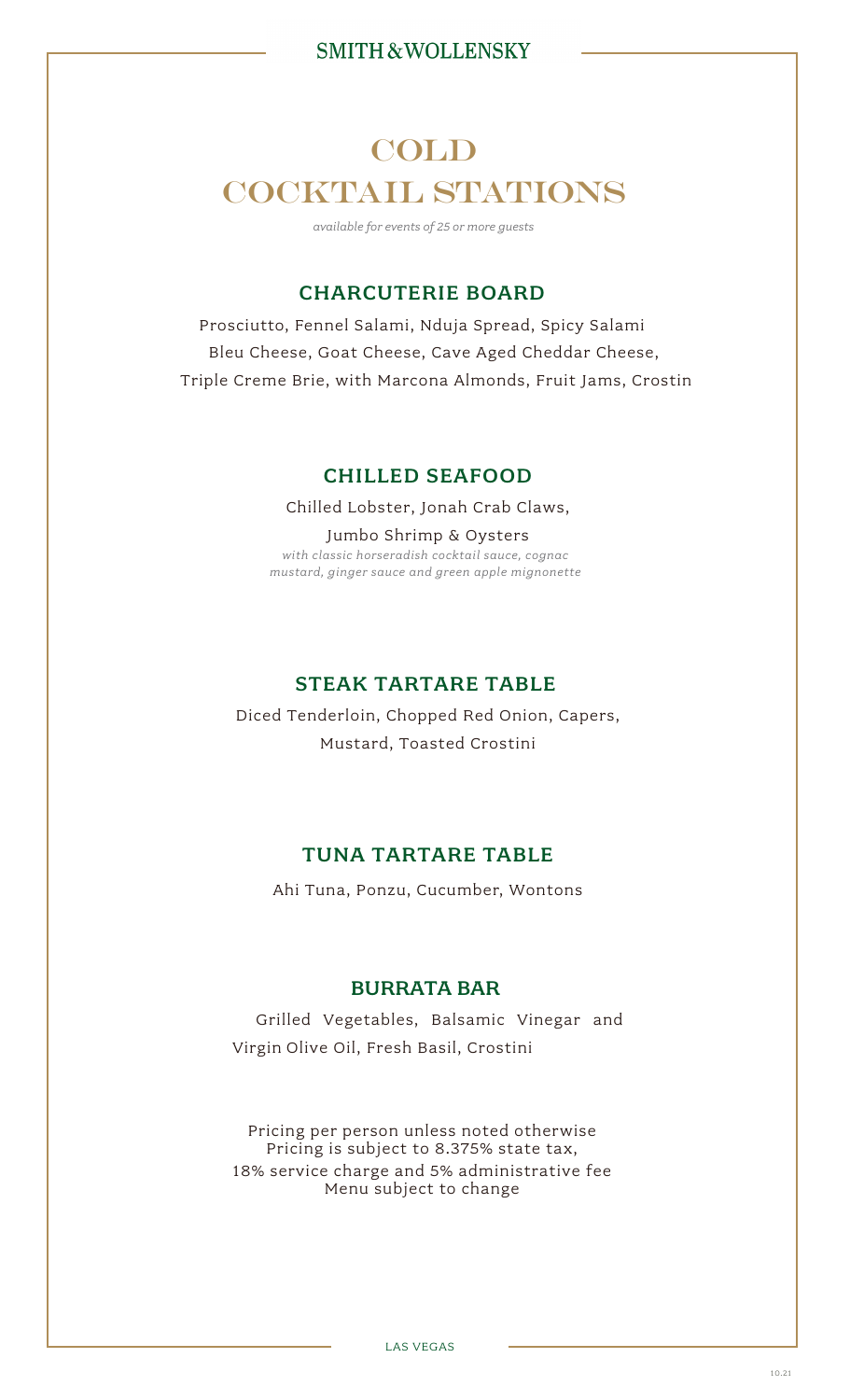# **HOT** COCKTAIL STATIONS *available for events of 25 or more guests*

# ANGRY SHRIMP

Whipped Potato Spicy Lobster Butter Sauce

### SEARED SCALLOPS

Bacon, Garlic Butter, Preserved Lemon

### CLASSIC SLIDER BAR

Classic Butcher Burger Signature Crab Cake Vine Ripened Tomato & Mozzarella

#### HANDROLLED MEATBALLS

Lamb with Harissa, Cous Cous Beef & Pork with Pomodoro Sauce and Riccotta Pork with Chimichurri

### TRUFFLED MACARONI & CHEESE

Pan Roasted Mushrooms, Roasted Asparagus, Bacon Lardons, Roasted Shallots Lobster / *additional* 

Pricing per person unless noted otherwise Pricing is subject to 8.375% state tax, 18% service charge and 5% administrative fee Menu subject to change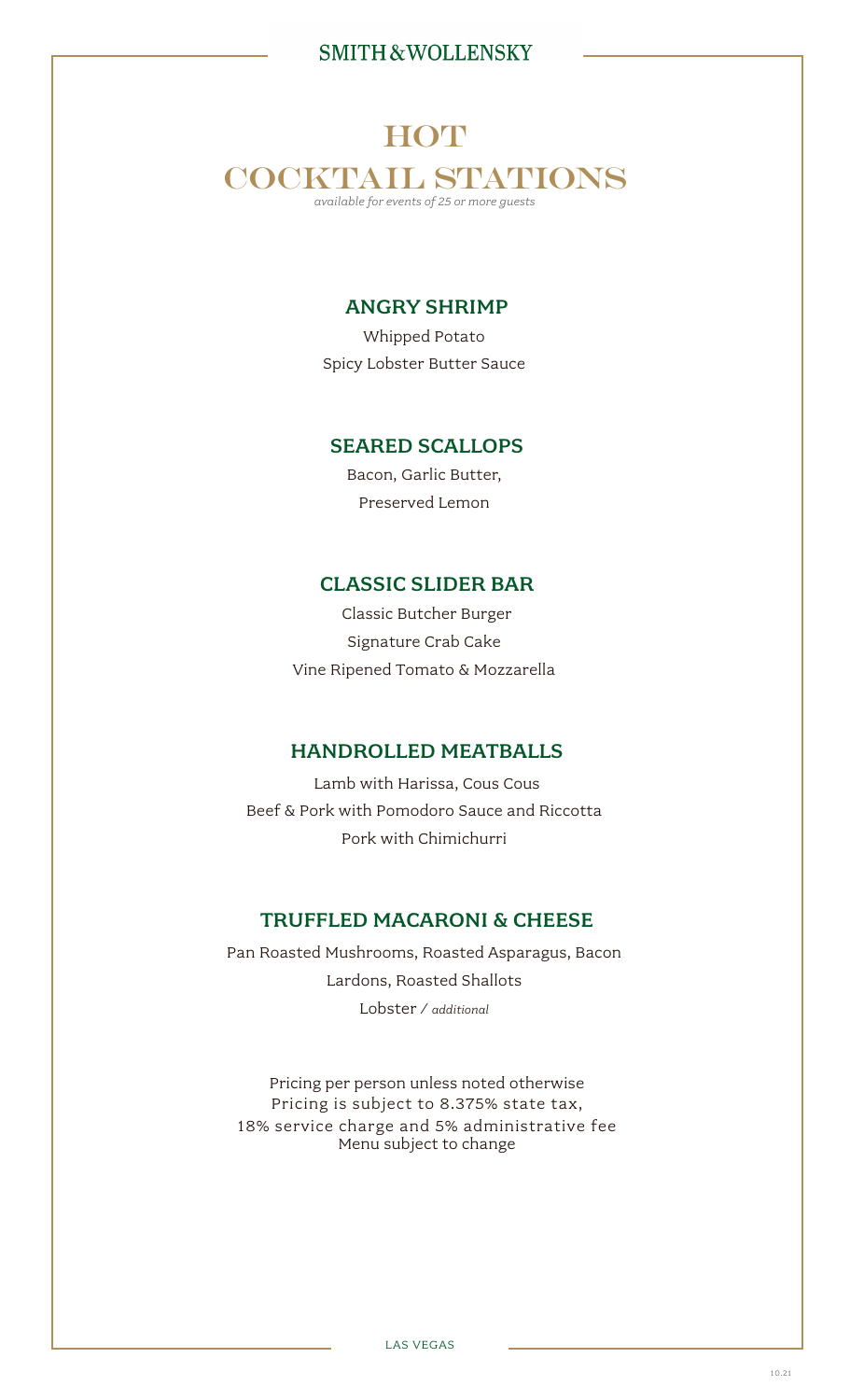# CARVING STATIONS

*available for events of 25 or more guests*

# SLOW ROASTED STEAMSHIP ROUND OF BEEF

Horseradish Cream, Dijon Mustard Assorted breads / *serves 100 guests*

### WHOLE ROASTED TENDERLOIN

Horseradish Cream, Bearnaise Sauce, Red Wine Demi-Glace, Assorted Breads / *serves 20 guests*

### PORK SHANK

Mini Corn Tortilla, Tomatillo Avocado Crema / 16

# **ENHANCEMENTS**

### PASSED HORS D'OEUVRES

A Variety of S&W classics before dinner Chef's Choice of 4 Selections One Half Hour / One Hour

### CHILLED SEAFOOD

Chilled Lobster, Jonah Crab Claws, Jumbo Shrimp & Oysters

*with classic horseradish cocktail sauce, cognac mustard, ginger sauce and green apple mignonette*

# DESSERT STATIONS

*available for events of 25 or more guests*

# DRUNKEN DOUGHNUTS

 Hot cinnamon sugar doughnuts served with Raspberry Chambord,Orange Grand Marnier and Blackberry Brandy Jams

# S&W CLASSIC DESSERTS

Miniature versions of the classics: Chocolate Cake, Coconut Cake and Cheese Cake

Pricing per person unless noted otherwise Pricing is subject to 8.375% state tax, 18% service charge and 5% administrative fee Menu subject to change